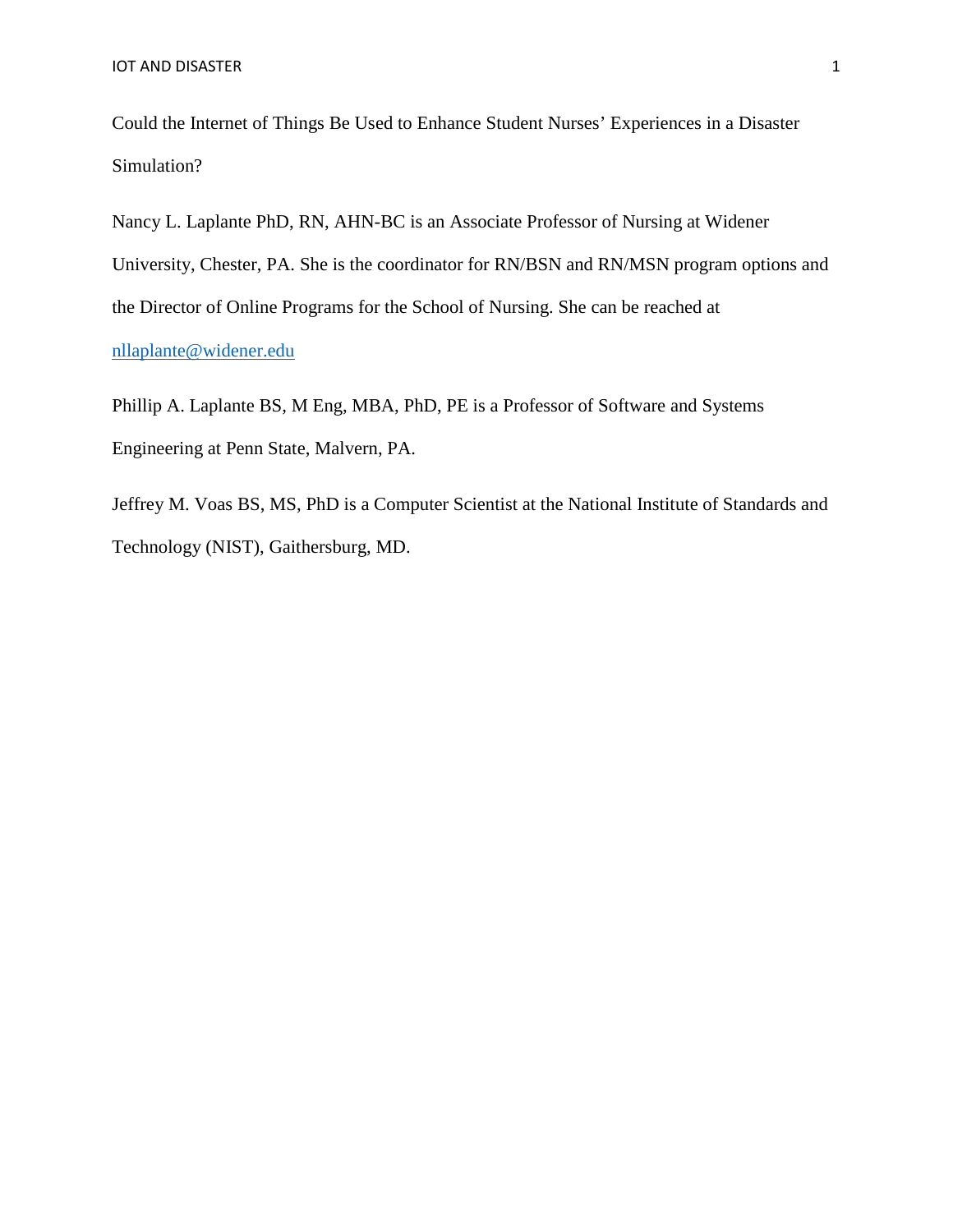# Abstract

The Internet of Things (IoT) created opportunities for enhancing human lives. A recent undergraduate nursing disaster simulation experience prompted a thought as to whether IoT technologies could further enhance the educational experience of undergraduate nursing students in future disaster simulations.

Key Terms— Internet of Things; disaster simulation; tracking devices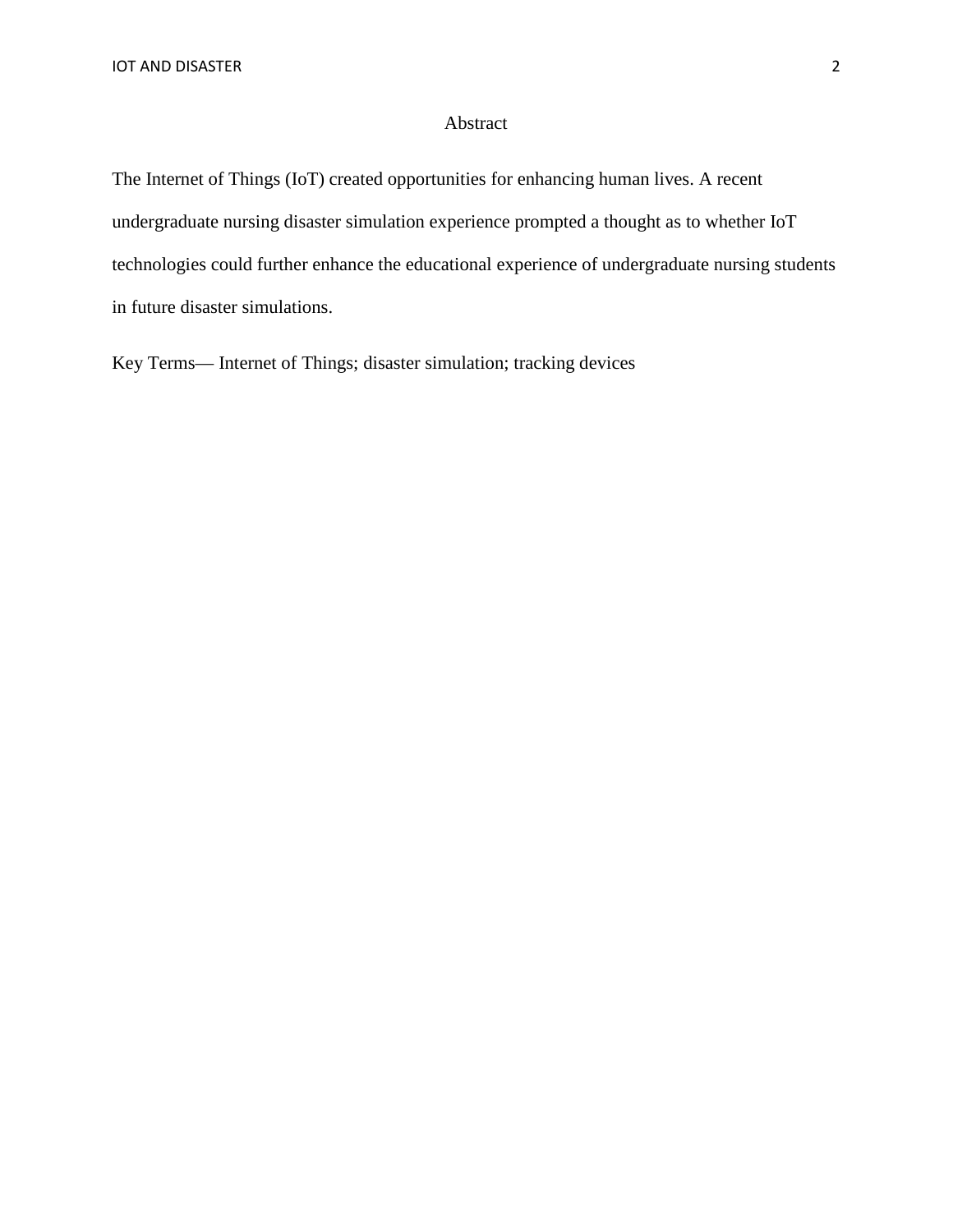#### **Introduction**

A recent disaster simulation for undergraduate nursing students proved to be a beneficial learning experience. The use of a paper triage tagging system and lack of other technologies however prompted thoughts as to whether the addition of Internet of Things (IoT) technologies could further enhance the experience. The authors previously introduced a structured framework for specifying, designing and implementing healthcare applications in the IoT (Laplante & Laplante, 2015; Laplante, Laplante, & Voas, 2016). The approach employed Rich Pictures and Use Cases to help in identifying stakeholders and elicit requirements. The elaboration approach defined an IoT healthcare system based on settings (acute, long term or community), and systems types (those in which the IoT tracks people, things, or both). This paper will draw from previous work and explore the possible future use of IoT in relation to enhancing a disaster simulation experience for undergraduate nursing students.

Disaster nursing has gained renewed attention ever since the events of the terrorist attacks on September 11, 2001. The care of populations affected by disasters requires an interprofessional team approach and specialized knowledge, including the use of technology. Undergraduate nursing students typically received an introduction to disaster nursing in the population health nursing course, and this knowledge could be further enhanced through the use of simulation, which addresses scenarios of natural disasters (e.g., severe weather events such as hurricanes) and man-made disasters (e.g., terrorism attacks such as bombings). The simulation that will be discussed in this paper focused on the impact stage where the disaster had occurred. Nursing students took on various roles, including that of the nurse who responded to the scene, assessed and triaged victims, tracked victims and disseminated information, and met the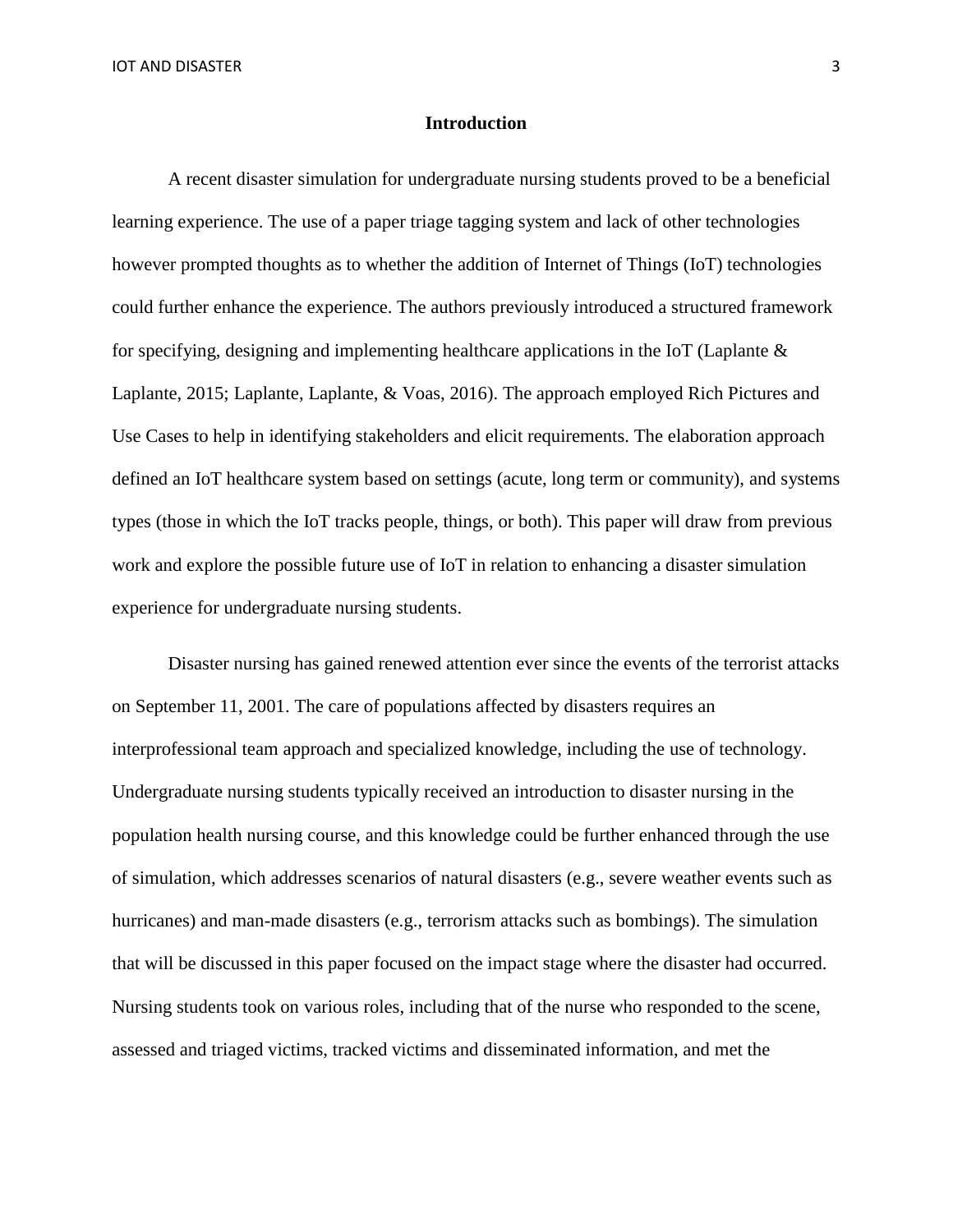immediate needs of the community. That experience prompted thoughts as to ways to further develop the simulation and better engage students in future offerings.

## **Tracking Apps**

There are hundreds of free and for purchase applications (apps) on the market that can be used for tracking victims. Some applications track according to a triage system, which is used to categorize victims based on their medical needs, while others can monitor traffic patterns during a disaster. A recent systematic review by Bachmann, Jamison, Martin, Delgado, & Kman (2015) initially uncovered 683 applications which was narrowed to 219 based on relevance for further review. The results highlighted the most useful applications, including an app from the American Red Cross for natural disasters, The Centers for Disease Control app for first responders, and the National Library of Medicine's Wireless Information System for Emergency Responders (WISER) app which has been an excellent app for HazMat responders.

The FEMA mobile app (named as such) has many features, including disaster safety tips, an interactive emergency kit list, storable emergency meeting locations, and a map with open shelters. Also reviewed by Bachman and colleagues (2015) was the "911 Toolkit for Emergency Responders" a free app geared mostly towards firefighters, but also useful for paramedics, HazMat teams, and other emergency responders. The researchers of this systematic review provided information on many more apps, including those for the START triage method, social networking to recruit volunteers ("Team Red Cross"), and specific types of disasters including radiologic, blast injuries (e.g. bombings), and natural disasters (hurricanes, fires, earthquakes, etc.). Although this was an extensive systematic review, the researchers stressed how quickly these apps change and new ones are added.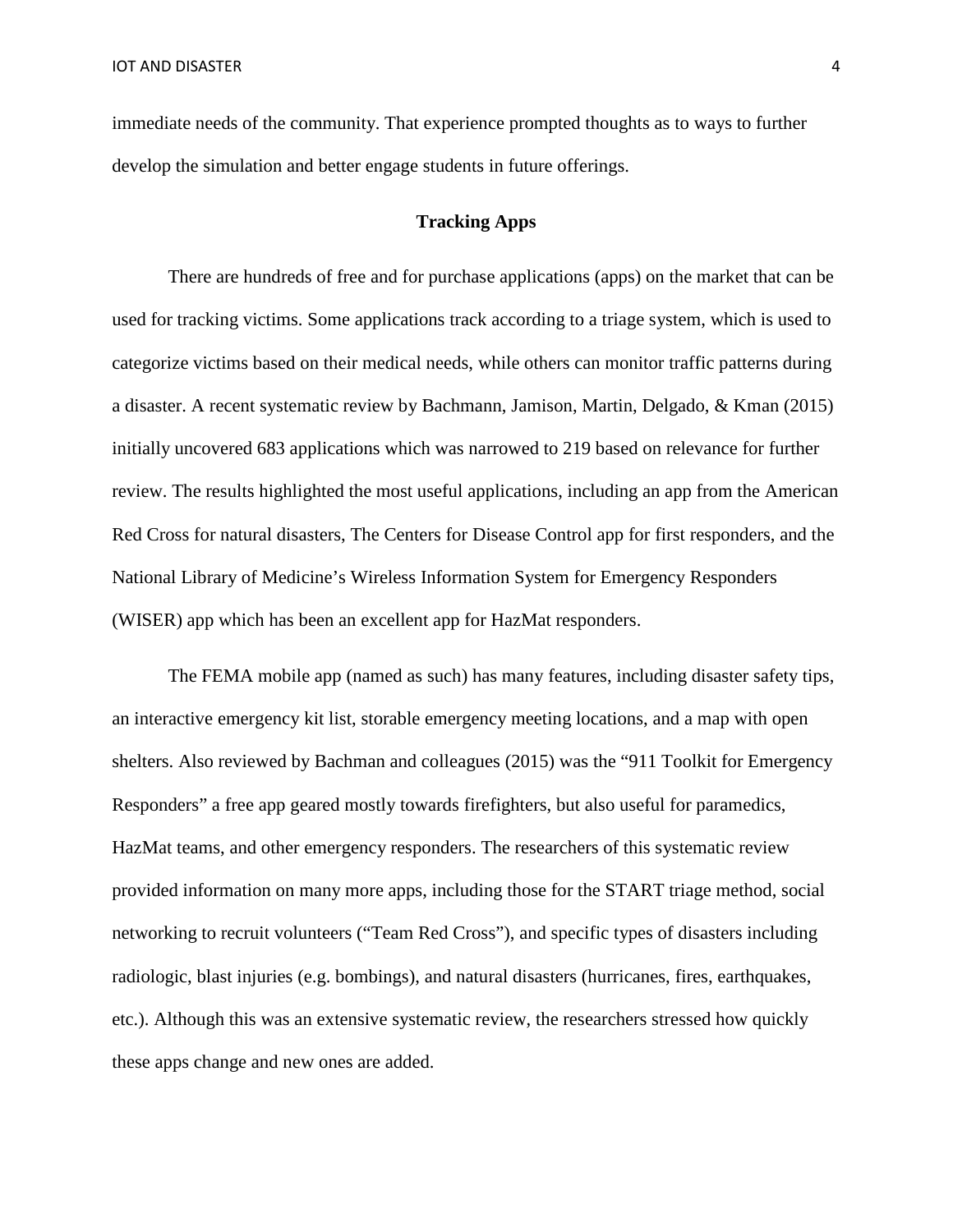There was some discussion in this review of apps linking, such as what can be done from the FEMA mobile app. Within the FEMA app there are numerous features that can be accessed: alerts from the National Weather Service for up to five locations, disaster reporter which allows for uploading of photos, maps of disaster resources, the ability to apply for disaster assistance (access DisasterAssistance.gov), custom emergency safety information, and safety tips (FEMA, 2017). The user of this app could link to these features by downloading this one single app thus accessing and sharing a large amount of information. A future consideration remains as to how to link multiple apps for even greater sharing of information and better disaster management. Clearly this is a field of rapid growth and change, and no one review could be considered an exhaustive list, however Bachmann and colleagues (2015) provided a review of the current most useful apps.

## **Previous and Related IoT Works**

Since 2010 there has been a great deal of research and publication on IoT in healthcare in general and in nursing in particular, though significantly less on the use of IoT in emergency response. Most of the general research on IoT in healthcare has related to smart hospitals, remote monitoring, telemedicine and assisted living.

On the use of IoT in the emergency response domain, there have been even less works. Yang et al. (2013) discussed the use of IoT in the emergency management community. The authors proposed various uses for IoT technology for emergency responders, but did not mention the role of the nurse anywhere. Similarly, Liu, Wang, Wan, Xiong, and Zeng (2013) provided a survey of network communications in disaster networks using wearable devices, highlighting some of the challenges in gaining acceptance for such implementation by the public. Interestingly they mention nurses twice but only as examples of "authorized medical personnel."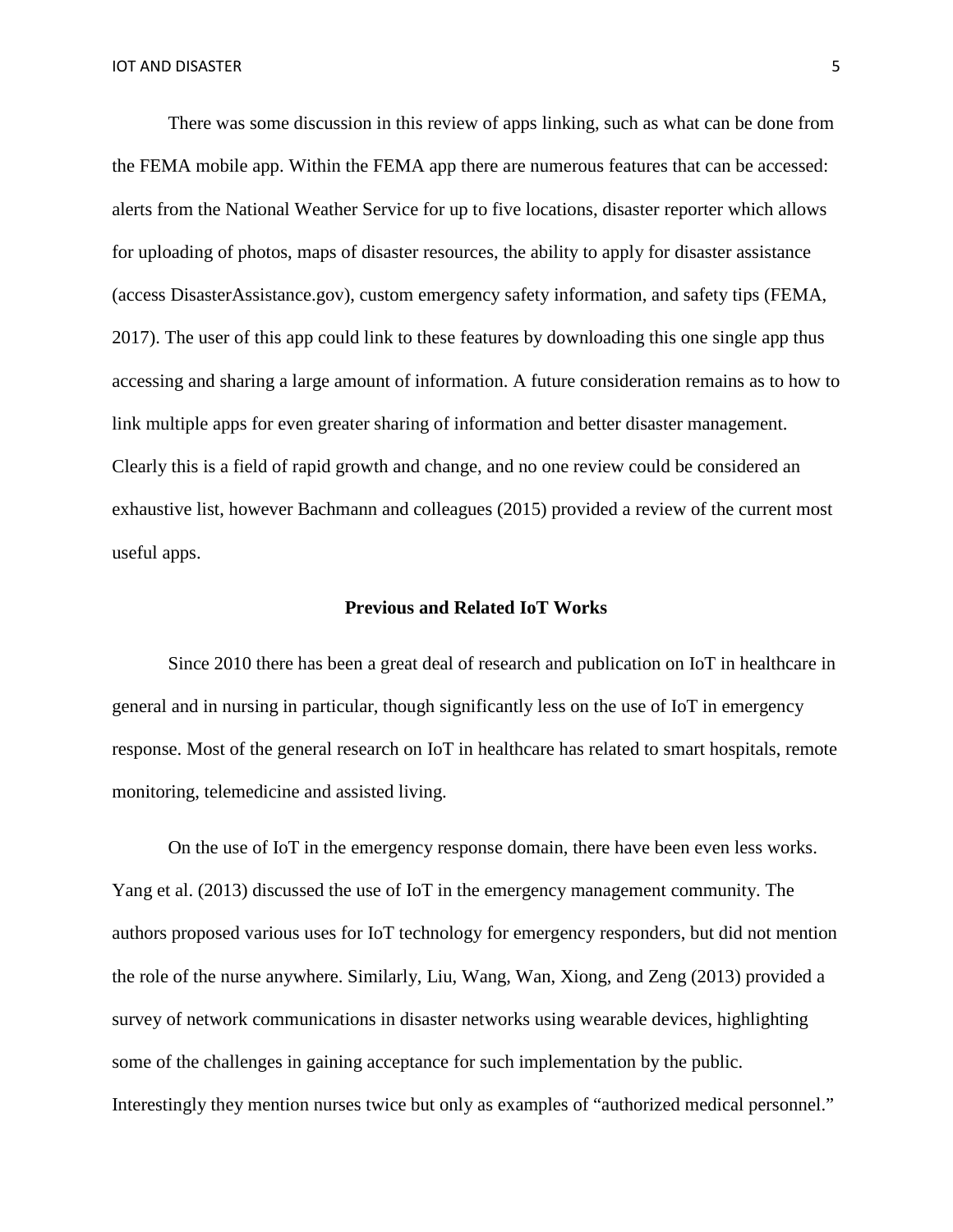A comprehensive survey of general research on IoT can be found in Islam et al. (2015) which explored advances in IoT-based health care technologies and reviewed the state-of-the-art network architectures/platforms, applications, and industrial trends in IoT-based health care solutions.

With respect to the application of IoT in nursing Mieronkoski, et al. (2017) conducted a comprehensive survey of eight healthcare/medical databases on nursing and IoT with the intent to introduce IoT to the nursing audience. After retrieving more than 5000 papers that matched the keyword search, 63 relevant publications were reviewed. The researchers concluded that "nursing could benefit from a deeper understanding of concepts developed and used by other disciplines" (p. 79) and that the concept of IoT has not made its way into nursing research (Mieronkoski et al., 2017).

The aforementioned works were general in nature but there has been pioneering work related to using IoT technology to help manage disaster scenarios. For example, Lorincz et al. (2004) developed an RF-based technology called MoteTrack which was used to locate responders and patients within buildings during a disaster. A system, called Code Blue which dynamically integrated sensors and other wireless devices in a disaster response setting was also developed by Lorincz and colleagues at Harvard University.

Gao et al. (2006) developed a description of a real-time patient monitoring application that "integrates vital signs sensors, location sensors, ad-hoc networking, electronic patient records, and web portal technology to allow remote monitoring of patient status" to facilitate communication at disaster scenes (p. 66). Importantly it was highlighted that first responders often relied on radio frequencies which could become overcrowded, risking the loss of critical patient information. Based on this issue and others, Gao and colleagues developed technology-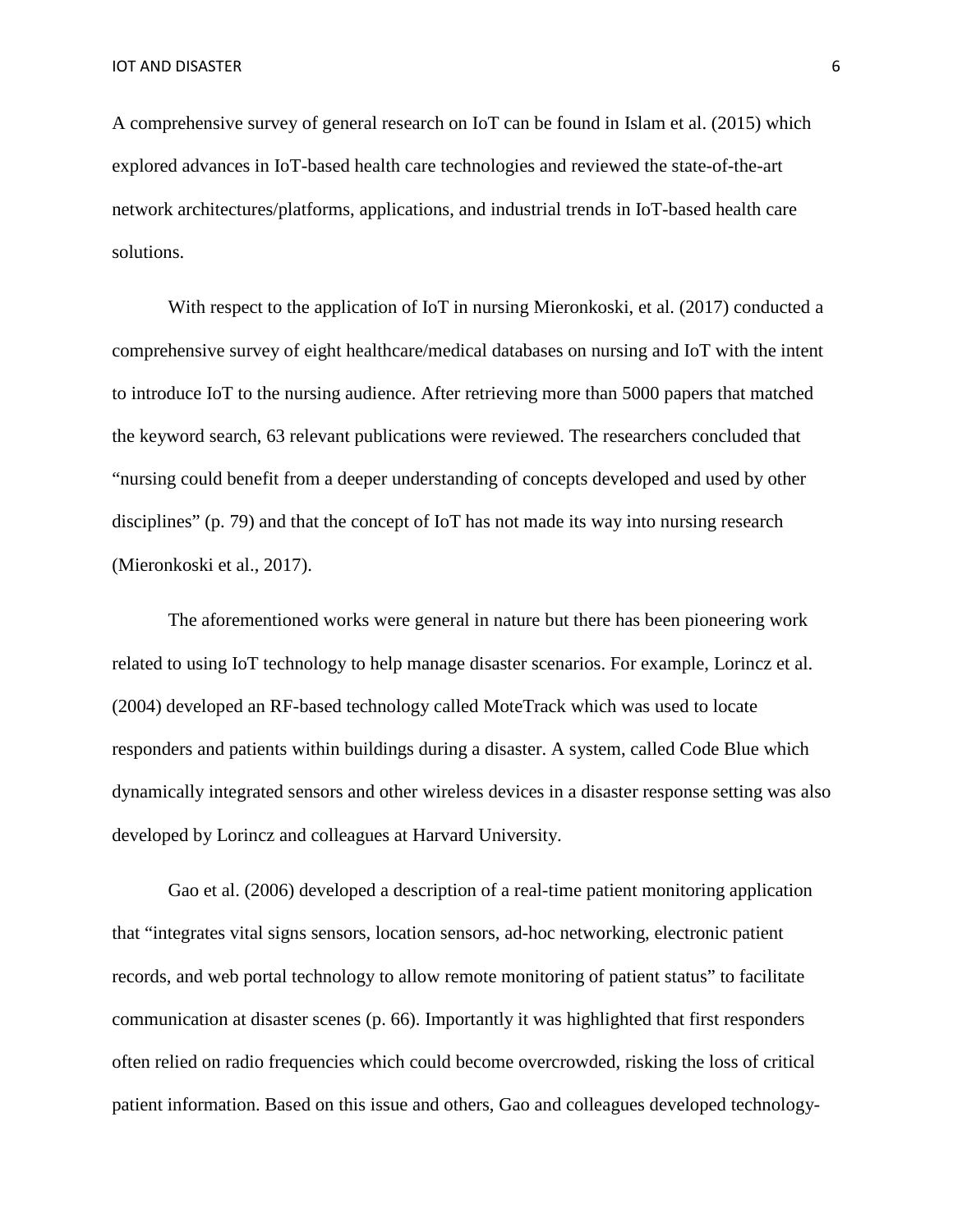based solutions, including electronic triage tags called VitalMote, which built on the CodeBlue wireless sensor network. A test of this technology was completed in collaboration with Johns Hopkins University (2007), which engaged first responders in a disaster simulation. This test highlighted the benefits of the technology over the traditional paper triage tags, and offered encouragement to continue this work. A search for more current applications of VitalMote was unsuccessful, with the related website last being updated in 2007. Still, this work offered encouragement to use similar technologies in the education of nursing students participating in disaster simulations.

Aragüés et al (2011) surveyed existing wired and wireless technologies for use in healthcare systems, largely to guide uniform architectural design and interoperability. These works can be used to guide the implementation of any real IoT enabled disaster management system. Chen, Liu, Wang, Dou, Chen, and Li (2013) designed a study to test an early warning system in natural disasters using wireless sensor network (WSN) technology. Emergency response was one element considered in this study, with the researchers exploring issues of data transmission. Much of this study focused on the design, however a secondary finding focused on the application of WSN beyond tracking of patients, demonstrating another current area of development.

Literature specific to IoT tracking and disaster simulation for undergraduate nursing students could not be located. Most of the literature that explored IoT tracking was written from a technology exploratory focus, leaving the door open for nursing education and others to study the implementation of IoT in disaster simulations. In agreement with Mieronkoski et al. (2017) IoT has been "vaguely adopted" in nursing and nursing science could benefit from "involvement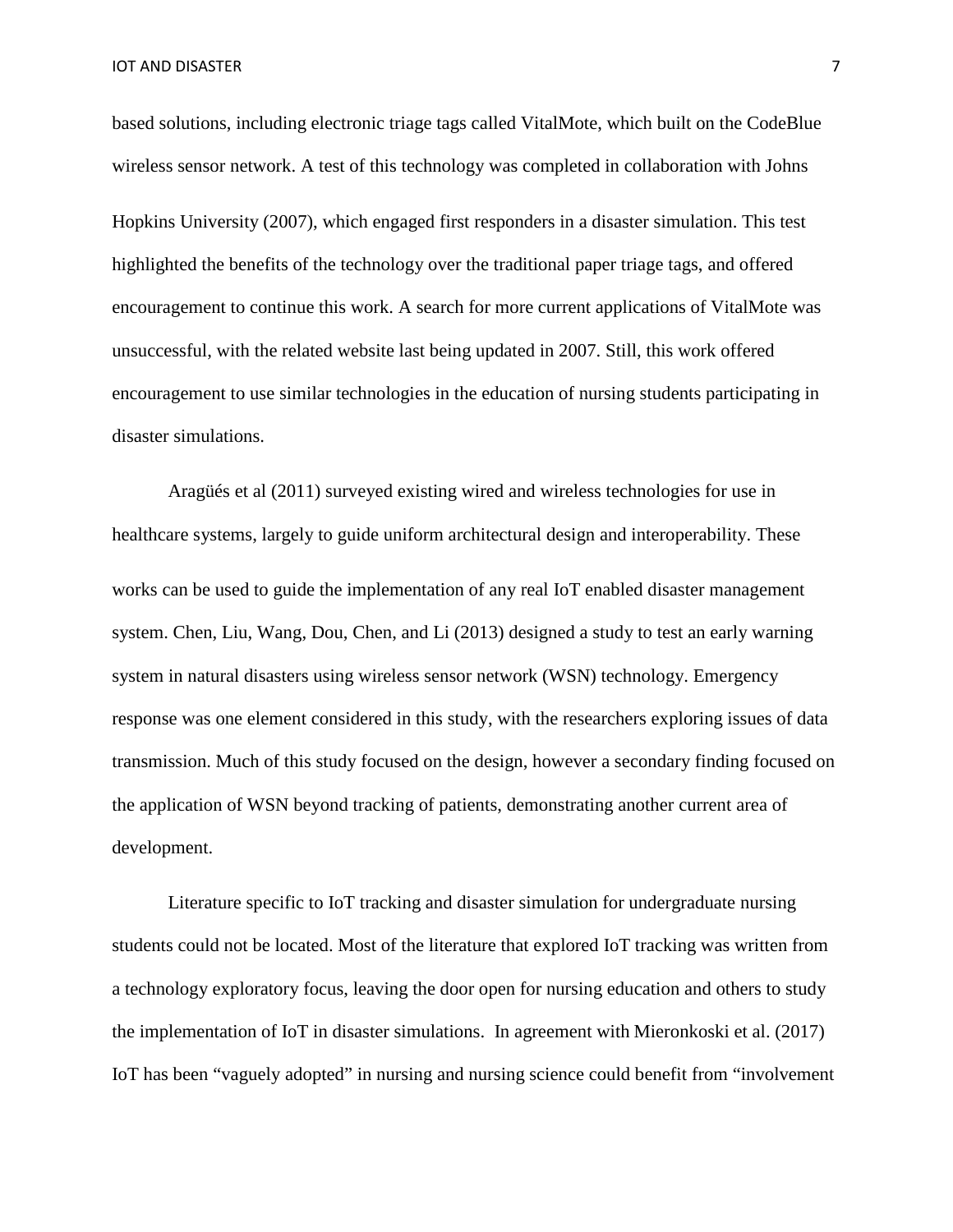in engineering research in the area of health" (p. 78). This paper is presented from an interprofessional perspective, joining the disciplines of nursing and systems engineering.

#### **The Disaster Simulation**

A disaster simulation for senior undergraduate nursing students was recently implemented as part of a course requirement for a population health nursing course. The goal was to give students experience in disaster response and management, with students taking on various roles. The roles included: nurse, family member, victim, bystander, and observer.

The simulation took place outdoors on a metropolitan university campus, during a peak time of day. University members were alerted prior to the simulation as to what was happening, to avoid panic and confusion from bystanders. The simulation began around 9:00 am, and the campus was busy as students, faculty, and staff moved around to classes and other events. The scenario unfolded over the course of four hours, beginning with preparation of "victims", an overview of triage for students, and assignment of additional roles. Faculty were observers throughout the simulation.

#### **The Disaster Scenario**

There were approximately 50 people on the pedestrian walkways adjacent to the University's School of Nursing. Suddenly there was a loud screeching sound coming towards them. A large dump truck had gone out of control, and was headed directly into pedestrian traffic. The truck was carrying debris of wooden pallets and loose bricks from a nearby construction site.

The scene quickly became chaotic as numerous people were struck by the truck, and others were hit by debris that had been launched from the truck upon impact. The driver of the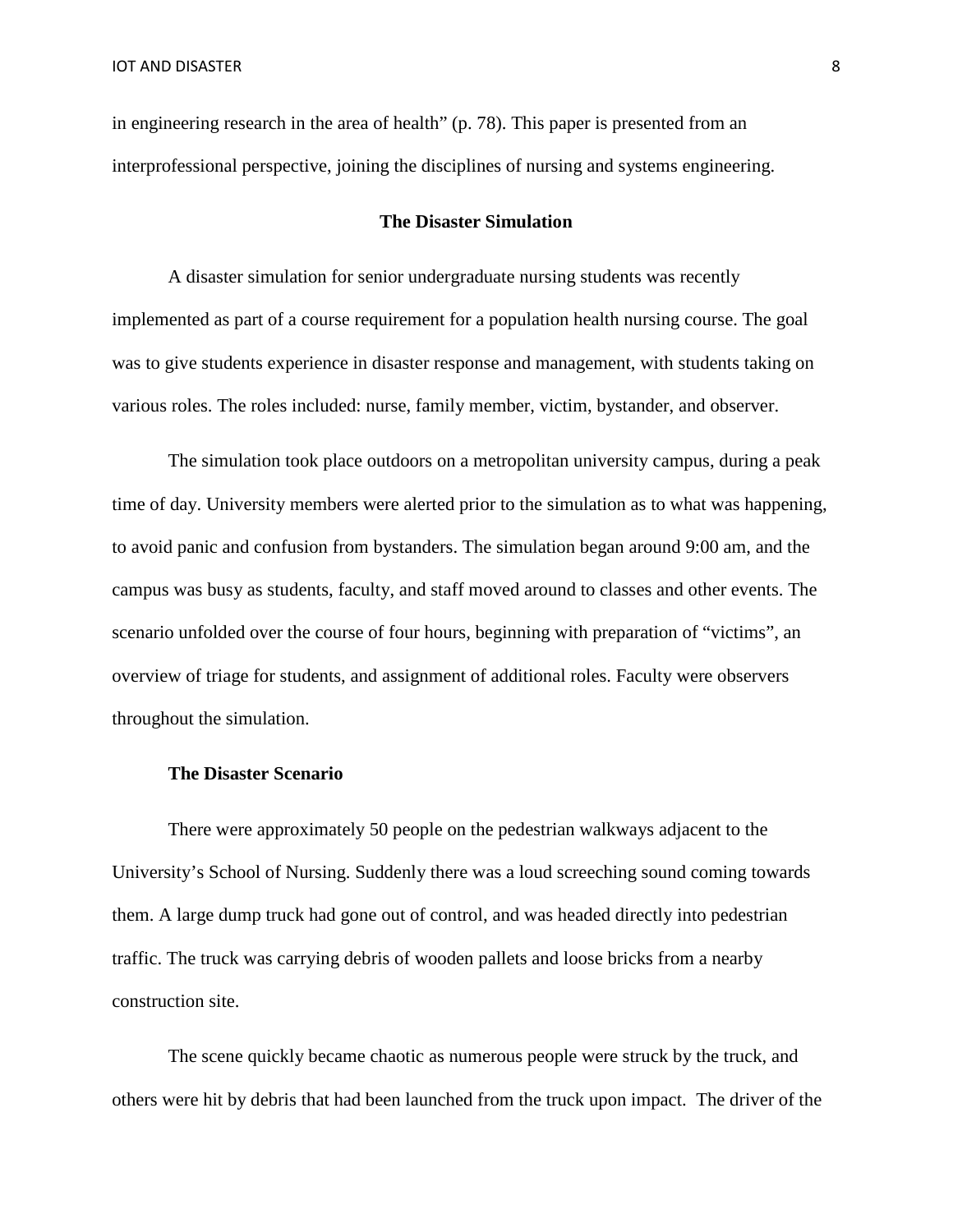truck was disoriented and was grabbing his chest, yelling that he was in pain. His co-worker passenger was ejected from the truck upon impact, and was lying motionless on the ground near the truck. Several other University students, faculty, and staff were also struck by debris, and others appeared to be in shock as to what they had seen.

# **A Generic Structured Use Case Model**

The disaster simulation described unfolded quickly, with nursing students assigned to take on numerous roles. For a first offering the simulation proceeded smoothly, however as with any experience there is always room for improvement. To better prepare the students for future experiences and help identify the set of people who would be involved in the disaster management system (i.e. the stakeholders) and to define the system boundary, a high-level model for the system could be created. The model should show direct and indirect interactions with other entities. Such a high-level systems model would be more useful when domain terminology was accurately defined, that required robust interaction between the systems engineers and the relevant stakeholders (e.g. first responders, nurses and administrators). A Rich Picture diagram could be useful (Laplante, Laplante, & Voas, 2016) to show the most relevant stakeholders for the disaster simulation, along with their representative concerns (See Fig. 1).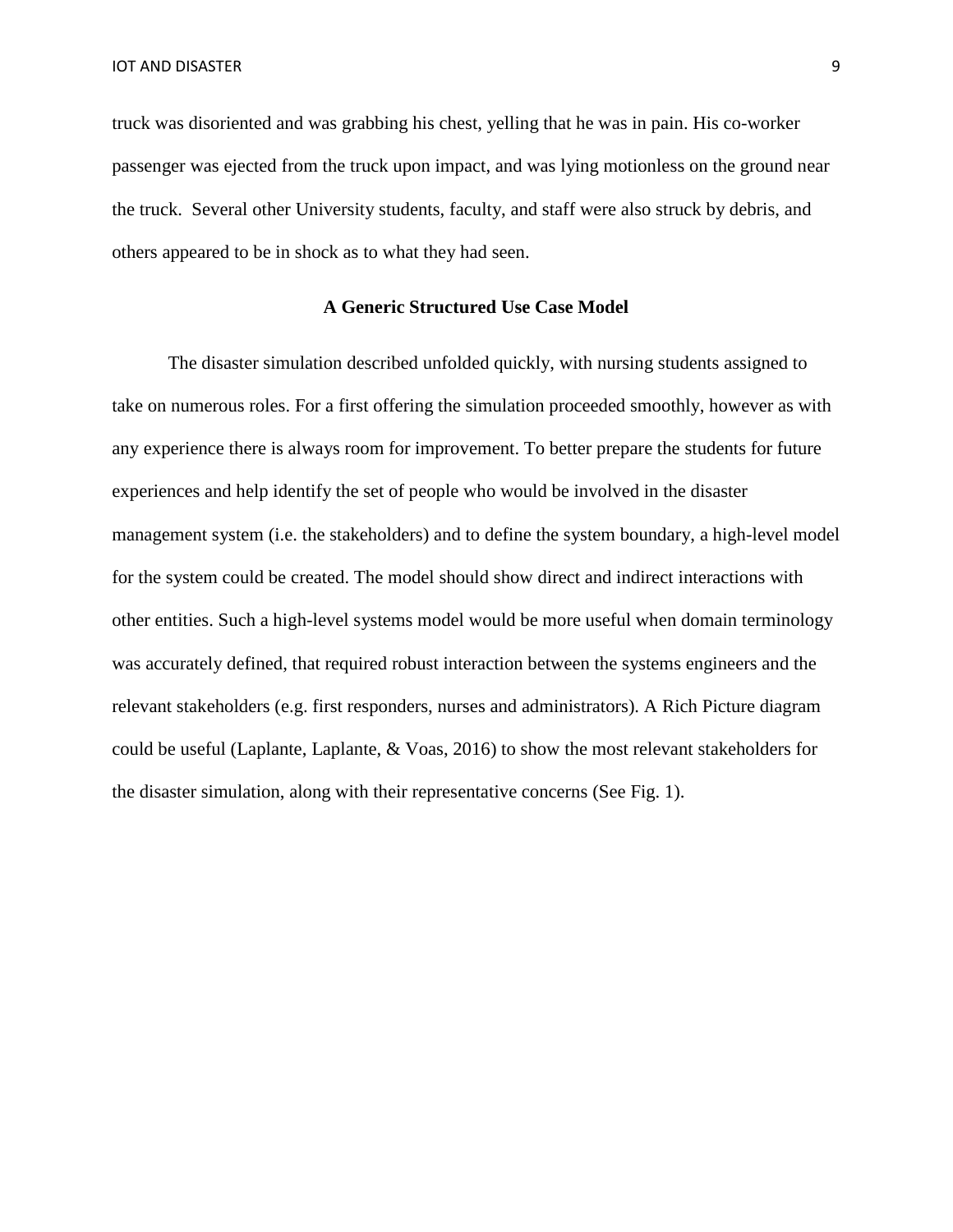

Fig. 1: Rich Picture for Disaster Scenario

The value of the Rich Picture would be to ensure that no important stakeholders were excluded from the discussions during system design and implementation, and to maintain correct interaction with entities outside the system (Laplante, Laplante, & Voas, 2016). A set of Use Cases formed the basis for the behavioral specification of the system, and were then developed from the fully elaborated Rich Picture.

A Use Case is an example of how a system is used under different operational profiles. Use Cases have often been depicted via Use Case Diagrams, which employ stick figure actors and bubbles describing the particular actions involving those actors as indicted by directed arrows. A Use Case for the disaster situation in which a nurse triaged a victim (i.e. decides where the victim should be sent) and then applied a colored barcode band on the victim and scanned the band into the system is depicted in Figure 2. The nurse could be the first on the scene to begin triaging, or this could be the first responders; in Figure 2 the role of the nurse is highlighted because of the focus on the undergraduate disaster simulation experience.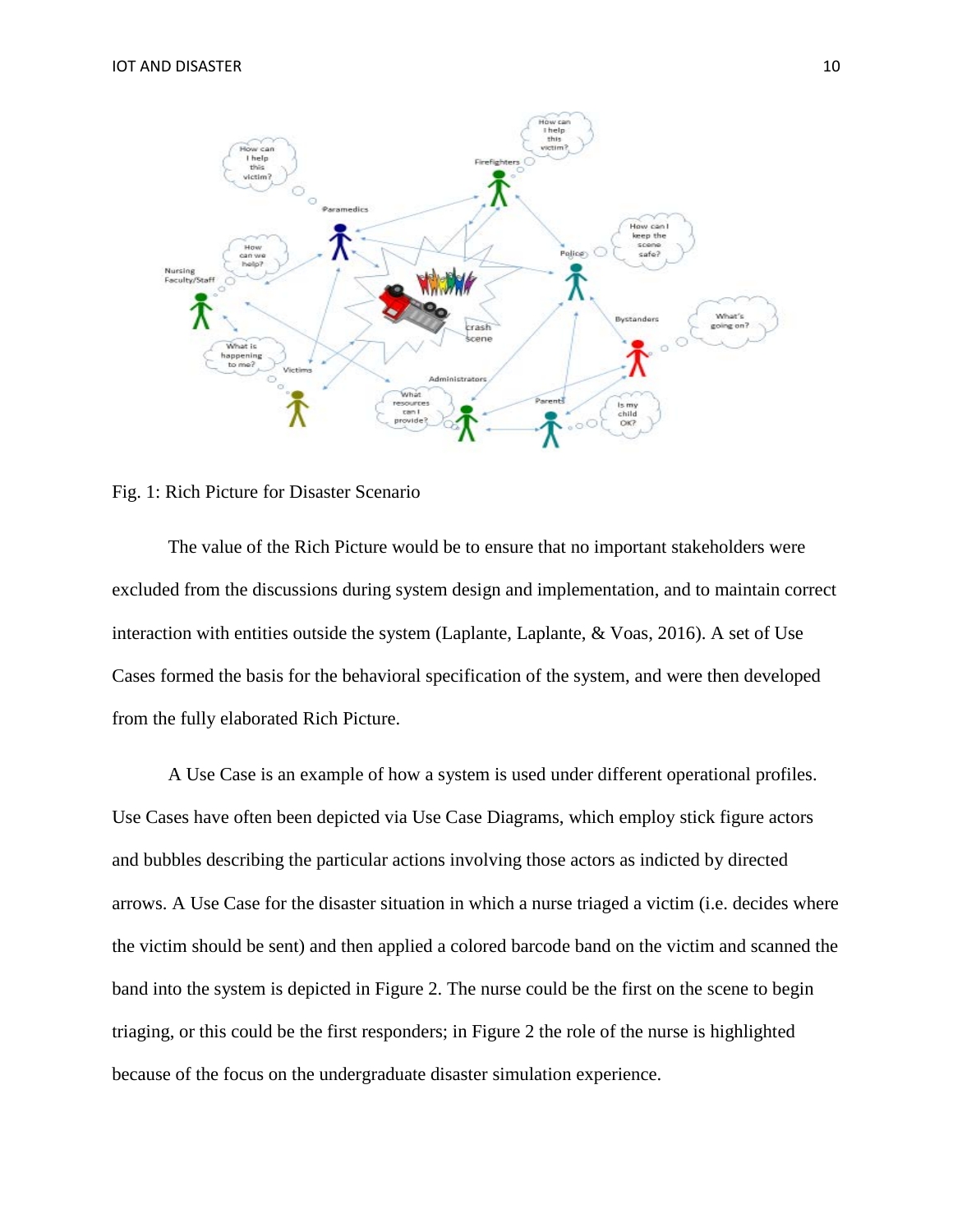

Fig. 2. A Particular Use Case Diagram for Disaster Scenario

The system now allowed the nurse to track the location of the victim (assuming that the victim's band is swiped at strategic points during their movement) and communicated that location to family members and other staff. Radio frequency identification (RFID) is technology that uses radio waves to automatically identify people or objects and has been widely used in IoT. In a disaster situation RFID technology would allow for more precise geolocation of victims, assuming that RFID readers were located at strategic locations. There would be concerns however about electromagnetic interference from the RFID technology and potential destruction of the RFID device and injury to the patient when imaging scans were taken in the hospital. A simple wristband with bar code system could be a safer tracking solution for these reasons.

Bystanders were shown in Figure 2 because they would likely also communicate with family and others about the location of a victim (if known). This iterative process of elaborating Use Cases will involve one or more stakeholders from each group and uses shown in the Rich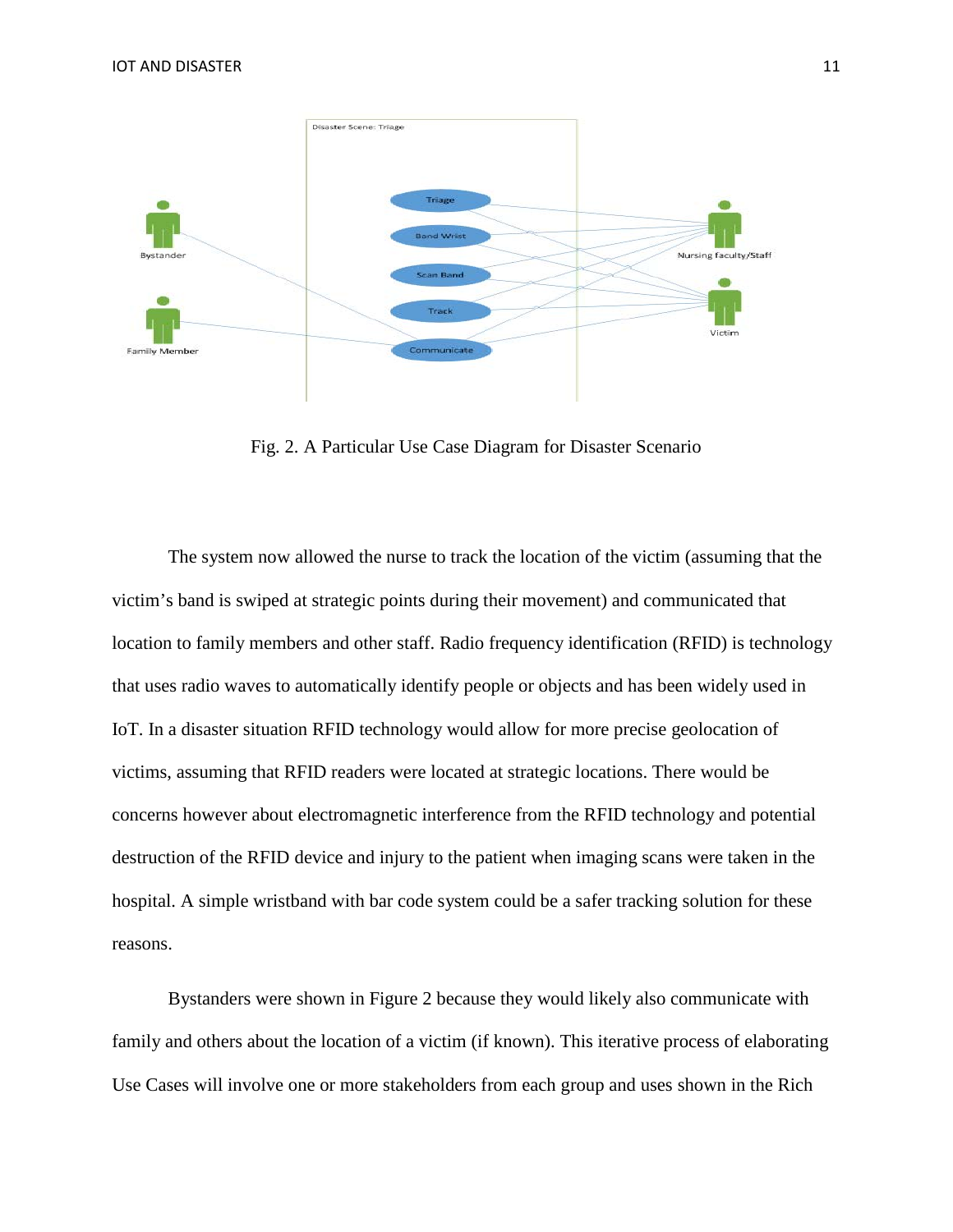Picture of Fig. 1. This process would continue until all perspectives are heard and interactions with other entities identified.

#### **Describing the IoT System**

Real problems could occur when designing complex systems that bridge multiple disciplines with different prevailing standards (e.g. fire protection, electro-magnetic compatibility, medical device safety). Such a situation is termed "standards confusion" by engineers (Voas  $\&$  Laplante, 2007). Therefore, from an interprofessional perspective, there would be value for nurses and other health care providers to collaborate with systems engineering professionals in the design and implementation of these systems. The US National Institute of Standards and Technology (NIST) DRAFT Special Publication provided a template for IoT implementations (Voas, 2016) that can be applied to the disaster simulation experience, providing a common language for IoT healthcare systems stakeholders from all disciplines. The NIST SP 800-183 template included the following:

- 1. Sensor: an electronic utility that digitally measures physical properties and outputs raw data. For example, in a disaster response scenario sensors could be simple barcode tags to identify patients, or more sophisticated devices such as those to measure blood pressure, pulse-oximetry, or location via GPS system.
- 2. Aggregator: a software implementation based on mathematical function(s) that transforms/consolidates groups of raw data into *intermediate* data for transmission. In the disaster response, the barcode reading device would be the aggregator if only passive barcode sensors were being used. However, if victims were connected to more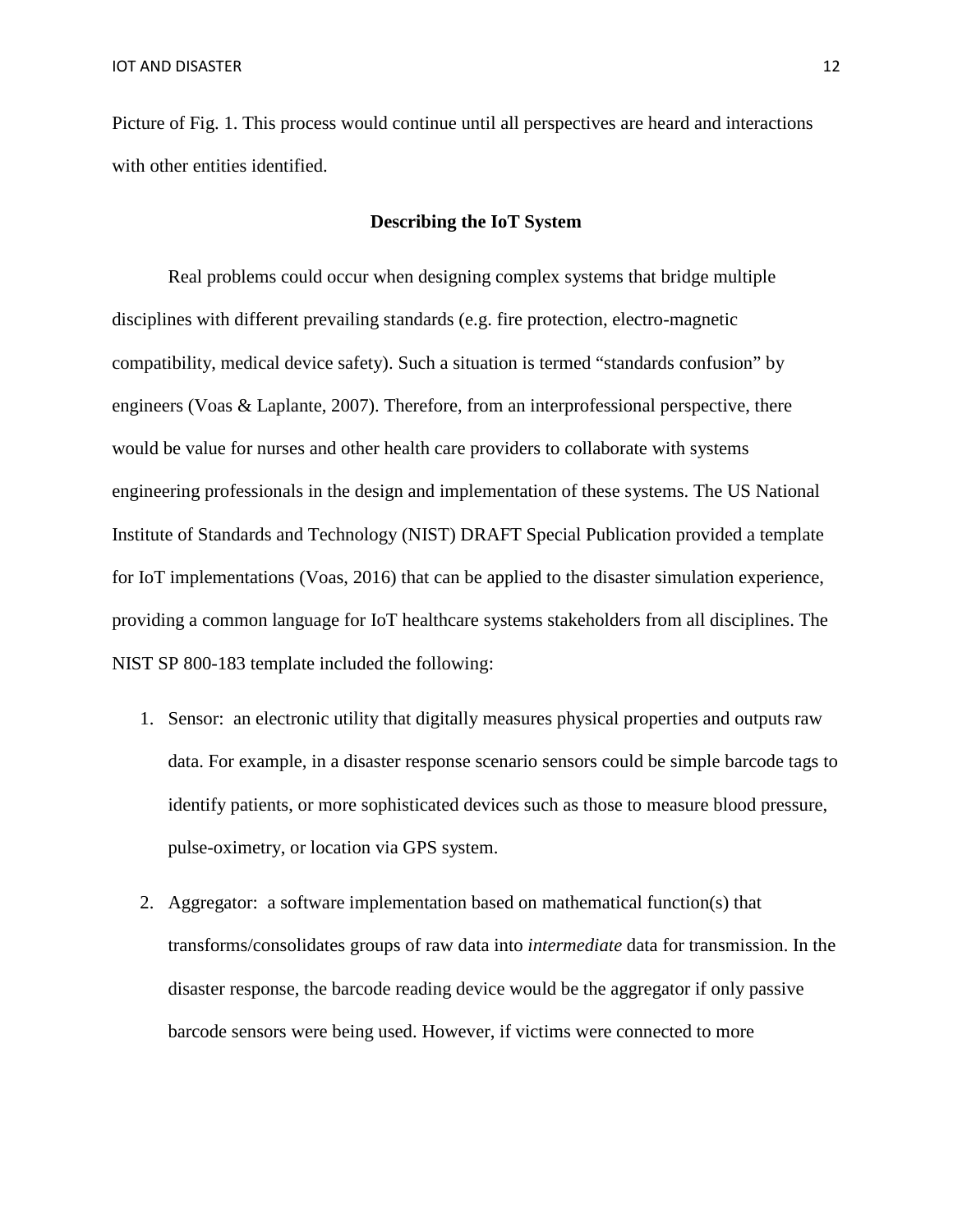sophisticated sensors, then another type of reading device would be needed to collect this information from victims.

- 3. Communication channel: a medium by which the data is communicated between sensors, aggregators, communication channels, decision triggers, or *e*Utility. In a disaster response setting, for example, there could be a Wi-Fi network of sensors/clusters/aggregator or a barcode beacon to a reader device.
- 4. *e*Utility (external utility*)*: a software or hardware product or service, providing computing power that aggregators will likely need in the IoT. In the disaster response utility there could be software running on a tablet computer or command center computer that would accept the flow data from the aggregators and help decision makers. Other eUtilities could be accessed from remote computing sites, such as from FEMA.
- 5. Decision trigger: creates the final result(s) needed to satisfy the purpose, specification, and requirements of a specific IoT (Laplante, Voas, & Laplante, 2016). In a disaster response scenario the aggregator function could simply determine the patient location, or could make decisions about the patient's status based on vital signs.

The examples given above are summarized for future use in a disaster simulation and are presented in Table I.

| <b>Table I: Partial Model Realization</b> |                                                                                               |  |
|-------------------------------------------|-----------------------------------------------------------------------------------------------|--|
| <b>Model Factor</b>                       | <b>Application to Simulation</b>                                                              |  |
| Sensor                                    | Wi-Fi enabled bar code scanner; blood pressure sensor; pulse-ox sensor;<br><b>GPS</b> locator |  |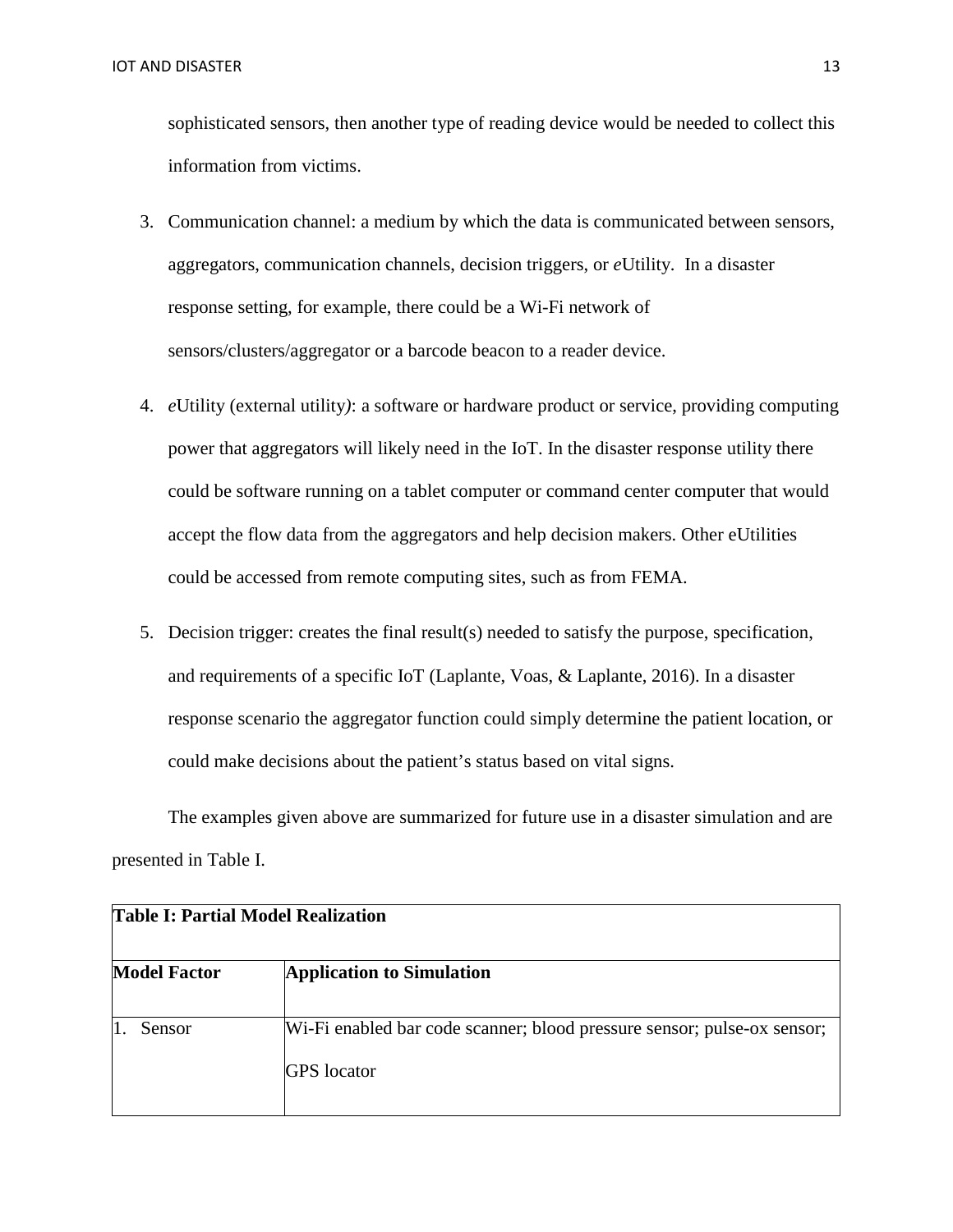|    | Aggregator       | Barcode reader; blood pressure, pulse-ox sensor reading device; GPS    |
|----|------------------|------------------------------------------------------------------------|
|    |                  | reader.                                                                |
| Β. | Communication    | Wi-Fi___33 network of sensors/clusters/aggregator, barcode beacon to   |
|    | channel          | reader.                                                                |
| 4. | eUtility         | Onsite – tablet based software or software on board the command center |
|    |                  | computer; Remote – computing resources from remote sources, such as    |
|    |                  | FEMA.                                                                  |
| 5. | Decision trigger | Geolocate victim; indicate patient in distress.                        |

There are other aspects of describing an IoT system found in SP 800-183 which played a major role in enhancing the trustworthy interoperability built from any IoT components, services and commercial products (Laplante, Voas, & Laplante, 2016). The basic IoT elements described in NIST publication 800-183 can be used to reconcile (i.e. "harmonize") conflicting standards, providing an application of this advanced technology to the undergraduate nursing disaster simulation experience.

# **Faculty Reflection on the Experience**

For a first time experience, the simulation progressed well. Faculty observed that not all students actively engaged, and will need to consider this in assignment of roles in the future. This disaster scenario allowed for multiple roles and varying degrees of injuries. Faculty experienced in moulage techniques had prepared "victims" with bleeding wounds and injured limbs. The victims were set in place outdoors, and then the remainder of the class came on the scene, in their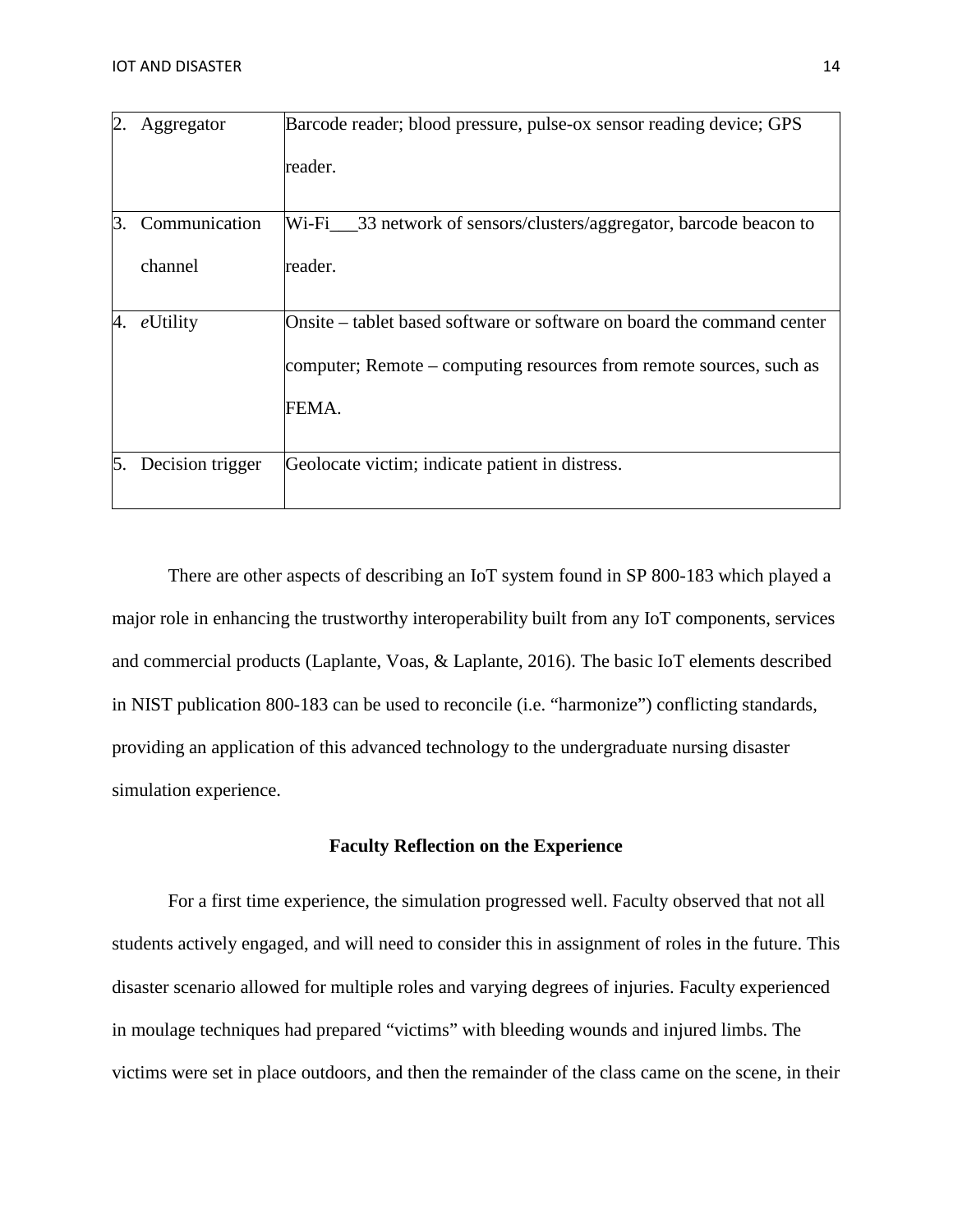assigned roles, as the simulation started. The students were aware that a disaster had occurred but were not told in advance of the types of injuries to expect. As the simulation unfolded it was interesting to watch the "nurses" attempt to triage "victims". Some victims had obvious wounds while others did not, requiring more advanced communication techniques. Many nurses were drawn to the most critical victims such as the truck passenger and avoided victims that did not have obvious wounds.

Local first responders participated in this simulation, so once they arrived the nurses worked with them. As is the case in real life, the first responders assumed command of the situation, and the students were informed that this would be the case, making them ready to work together. Paper triage tags were used in this simulation because that is what the first responders used in real life. Paper tags were observed lying on the ground at times, away from "victims" therefore questioning whether the triage was accurate or complete.

Student responses to the simulation experience were positive; anecdotally students expressed gratitude in the debrief session as they believed this experience will be of value in future practice. Ideas to improve the simulation were offered during the debrief session, such as a longer triage introduction before beginning, and addition of counselor roles. The "bystanders" felt anxious at times because they observed "nurses" were not doing what they would have if they were the "nurse", and "nurses" found it hard to decide at times on a triage tag. Several "nurses" acknowledged that they left the tags after the initial assessment, and did not pay attention to assuring the tag moved with the "victim".

Once "victims" were triaged they were transferred into ambulances on the scene, and driven away to another location on campus, simulating that the patient was transported to the hospital. Given the number of people involved in this simulation it was often hard to remember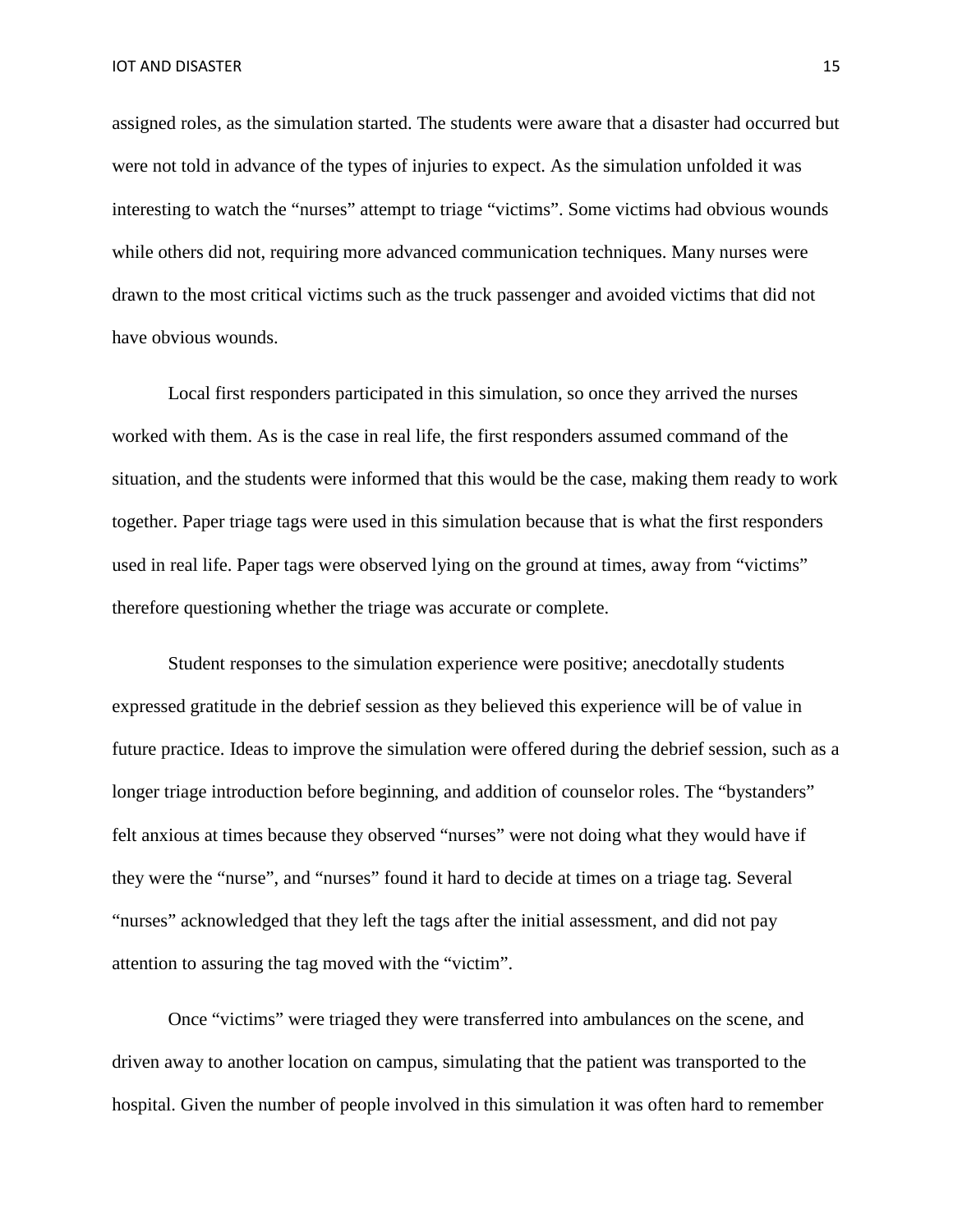who had been transported; if IoT tracking had been used could there have been better oversight? If an app such as the FEMA app was used by all participants, could the app links provide better data collection and sharing of information? These were thoughts that occurred while listening to the debrief session.

#### **Future Implications**

As mentioned previously the paper triage tags were left on the ground in many instances, which was not an efficient use of resources, and a potential safety issue for patients. IoT tracking using barcode scanning could be added to a future disaster simulation to address some of these issues. This equipment would include colored barcoded ID tags for triage categories, WiFi enabled readers, and an appropriate information management system that would make it possible to identify victims at the disaster scene, those leaving the scene on their own (walking wounded), or those being taken away in ambulances.

Ultimately, the goal would be faster identification or location of the victims and more effective triage of patients and allocation of resources (Laplante, Voas, & Laplante, 2016). The addition of IoT technologies, such as disaster apps, could further engage students in the simulation, as most are tech savvy already using some form of smart device on a daily basis. Students will be exposed to more IoT technologies as they begin professional practice, therefore an introduction at the undergraduate level would be beneficial. IoT tracking devices already exist to monitor traffic in disaster situations, along with the numerous management and response apps discussed at the beginning of this paper. The use of these apps in a future simulation in collaboration with first responders could provide a means for more efficient tracking and enhanced communication for all parties.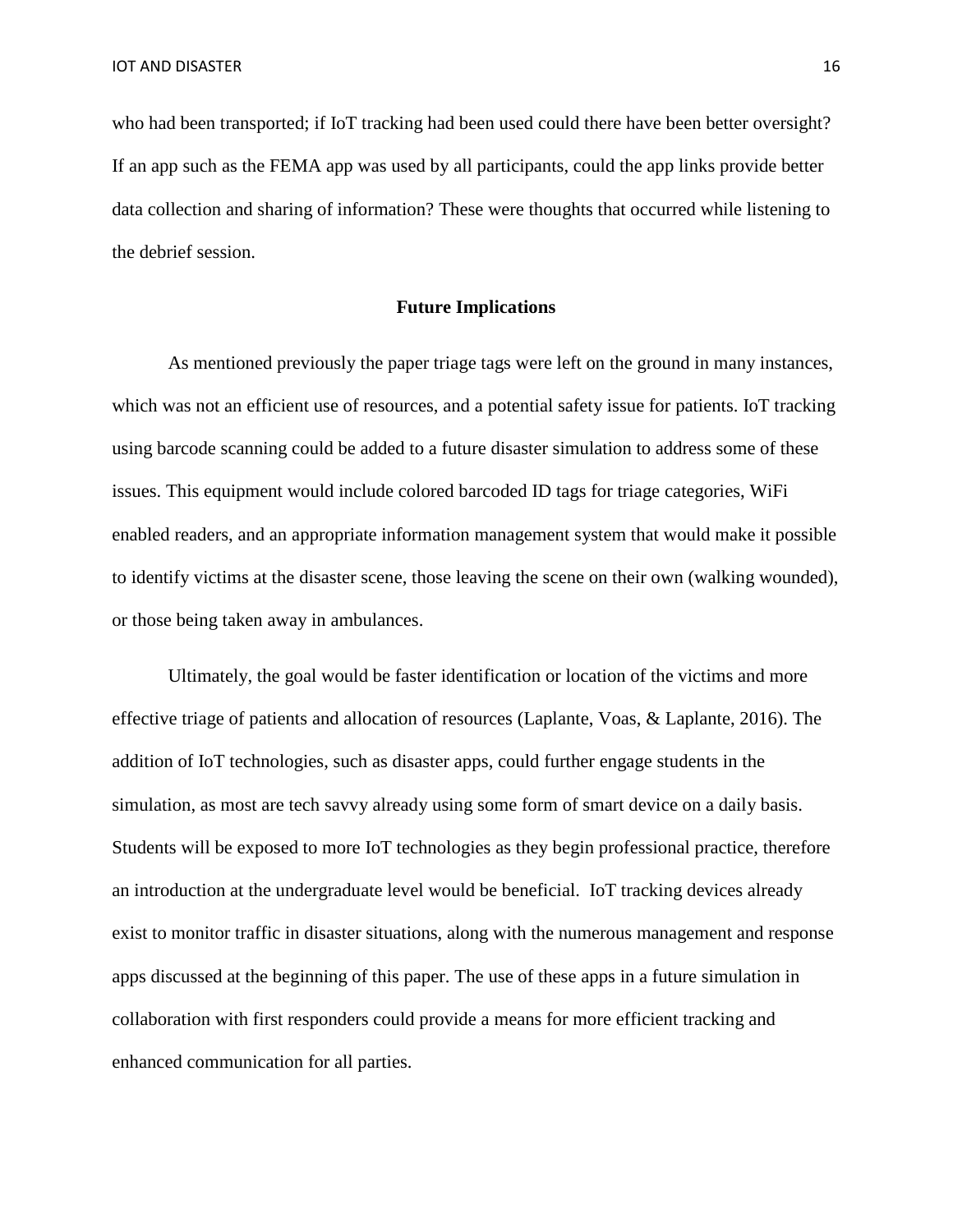The students in the reported simulation played several of the roles depicted earlier in the Rich Picture. Possible future scenarios could include: a mass shooting on campus, a multivehicle crash, airplane crash on campus and others. Upon completion of the simulation faculty would continue to debrief students as is the norm in simulation experiences. Part of the debrief could include questions as to student experience using IoT in the simulation, including ideas for future use in disaster nursing. Research could focus on comparison of tracking outcomes with and without IoT technologies. Expected outcomes related to IoT would be a better understanding of the issues surrounding victim tagging, tracking, potential for improvement of victim/patient outcomes, communication, and responder/victim dynamics. Students would also experience an interprofessional experience as they were introduced to IoT technologies and their use in health care applications.

## **Conclusions**

We proposed a basic use of IoT for tracking patients using barcodes, as this could be the first time that undergraduate nursing students would be exposed to IoT technology in a nursing experience. By having them be exposed to these technologies, even simple ones, and having a real life experience, it would be beneficial as they will work with more complex technologies later on. As soon to be registered nurses, these senior level students enter a healthcare practice that is rich in technology therefore this experience gives them a glimpse into their future as healthcare practitioners.

The benefits of an IoT disaster management system will require effective and reliable interoperability of all of the IoT systems involved, including the victims' personal trackable devices, such as phones or IoT enabled wearables. Other devices in range such as vehicles, businesses, and smart buildings could also interact with the medical and emergency equipment.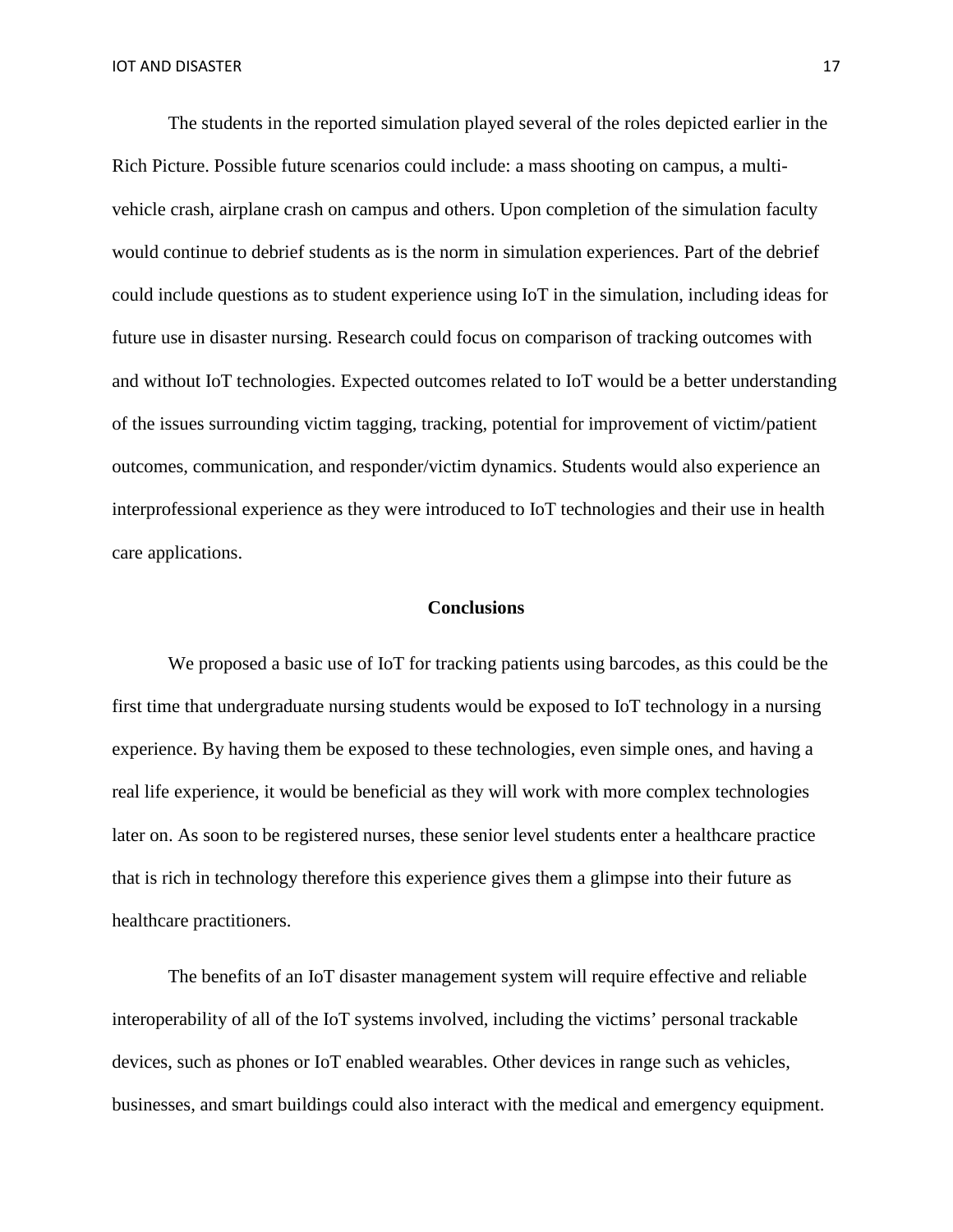These devices could be helpful (e.g. to rapidly obtain a victim's medical history, or problematic (e.g. by triggering a security response that could block signals) (Laplante, Voas, & Laplante, 2016). It is important to collaborate with first responders and other professionals in this simulation to learn what is already being used and assure there is no interference of different apps or technologies. Experts in IoT technology must also be consulted so that realistic application and integration can take place. The many apps that already exist would be a place to begin, adding to that IoT tracking, future disaster simulations could provide valuable information for improving the care of victims, and support for families and the health care system as a whole.

Tracking of supplies and equipment in a disaster situation could also be of significant benefit, especially if these were linked to victim tracking. In this case, RFID tags or active signal technologies could be employed, further allowing for more precise location of the victims. The simulation described here could easily be expanded to include active technologies, tracking things, exploiting existing technologies such as cell phones and other wearables held by victims, bystanders and responders.

# **Disclaimer**

Certain commercial entities, equipment, or materials may be identified in this document in order to describe an experimental procedure or concept adequately. Such identification is not intended to imply recommendation or endorsement by NIST, nor is it intended to imply that the entities, materials, or equipment are necessarily the best available for the purpose.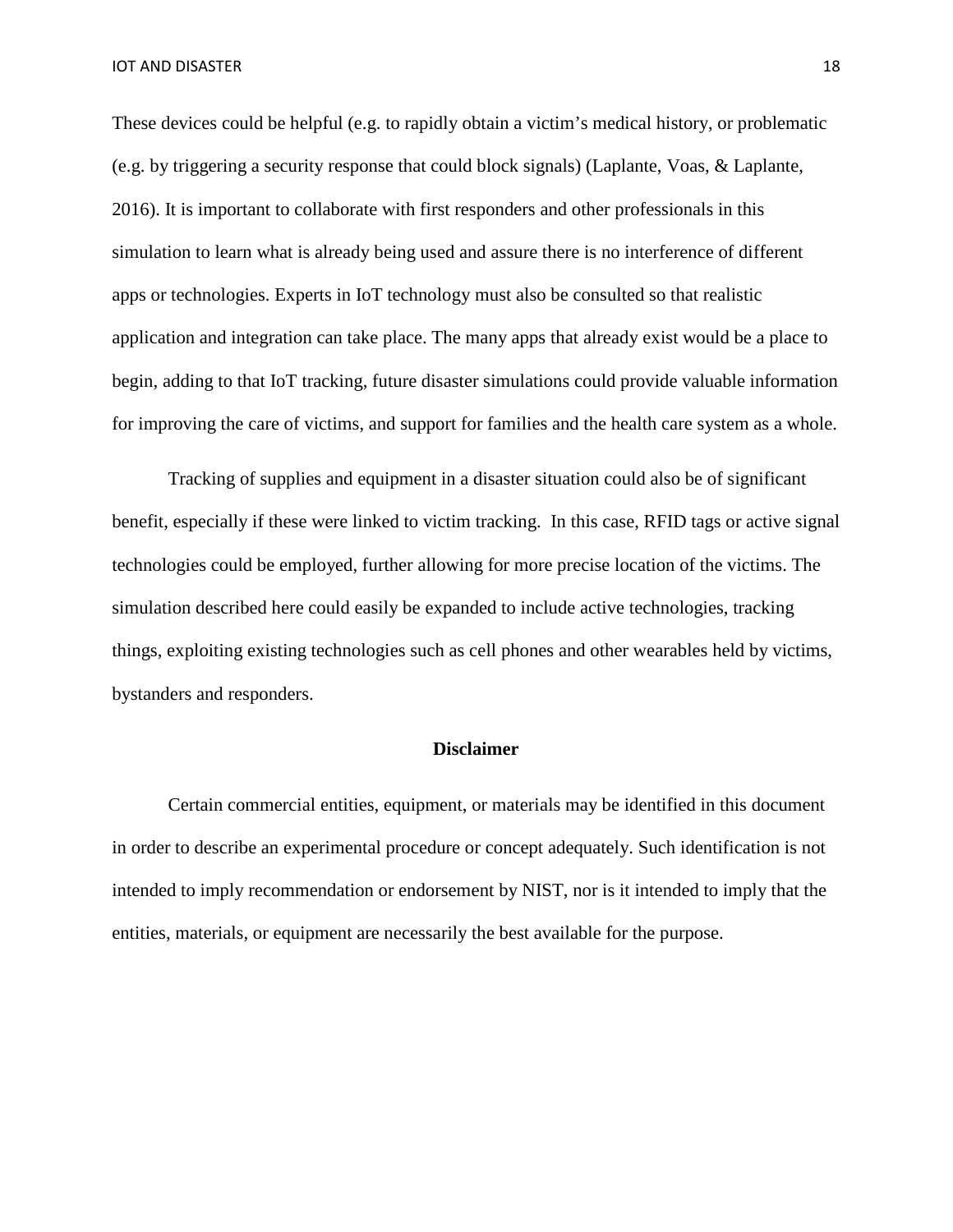#### **References**

- Aragüés, A., Escayola, J., Martinez, I., dell Valle, P., Munoz, P., Trigo, J.D., & Garcia, J. (2011). Trends and challenges of the emerging technologies toward interoperability and standardization in e-health communications," *IEEE Communications Magazine*, *49*(11), 182-188.
- Bachmann, D.J., Jamison, N.K., Martin, A., Delgado, J., & Kman, N.E. (2015). Emergency preparedness and disaster response: There's an app for that. *Prehospital and Disaster Medicine. 30*(5), 1-5.
- Chen, D., Liu, Z., Wang, L., Dou, M., Chen, J, & Li, H. (2013). Natural disaster monitoring with wireless sensor networks: A case study of data-intensive applications upon low-cost scalable systems. *Mobile Networks and Applications.* DOI 10.1007/s11036-013-0456-9

FEMA (2017). Mobile app. Retrieved from: https://www.fema.gov/mobile-app

- Gao, T., Hauenstein, L.K., Alm, A., Crawford, D., Sims, C.K., Husain, A., & White, D.M. (2006). Vital signs monitoring and patient tracking over a wireless network. *Johns Hopkins APL Technical Digest 27*(1), 66-74.
- Islam, S.M.R., Kwak, D., Kabir, M.D.H, Hossain, M., Kwak, K.S. Islam, S. R., Kwak, D., Kabir, M. H., Hossain, M., & Kwak, K. S. (2015). The internet of things for health care: a comprehensive survey. *IEEE Access*, *3*, 678-708

Johns Hopkins University. (2007). *Advanced health and disaster aid network final report.*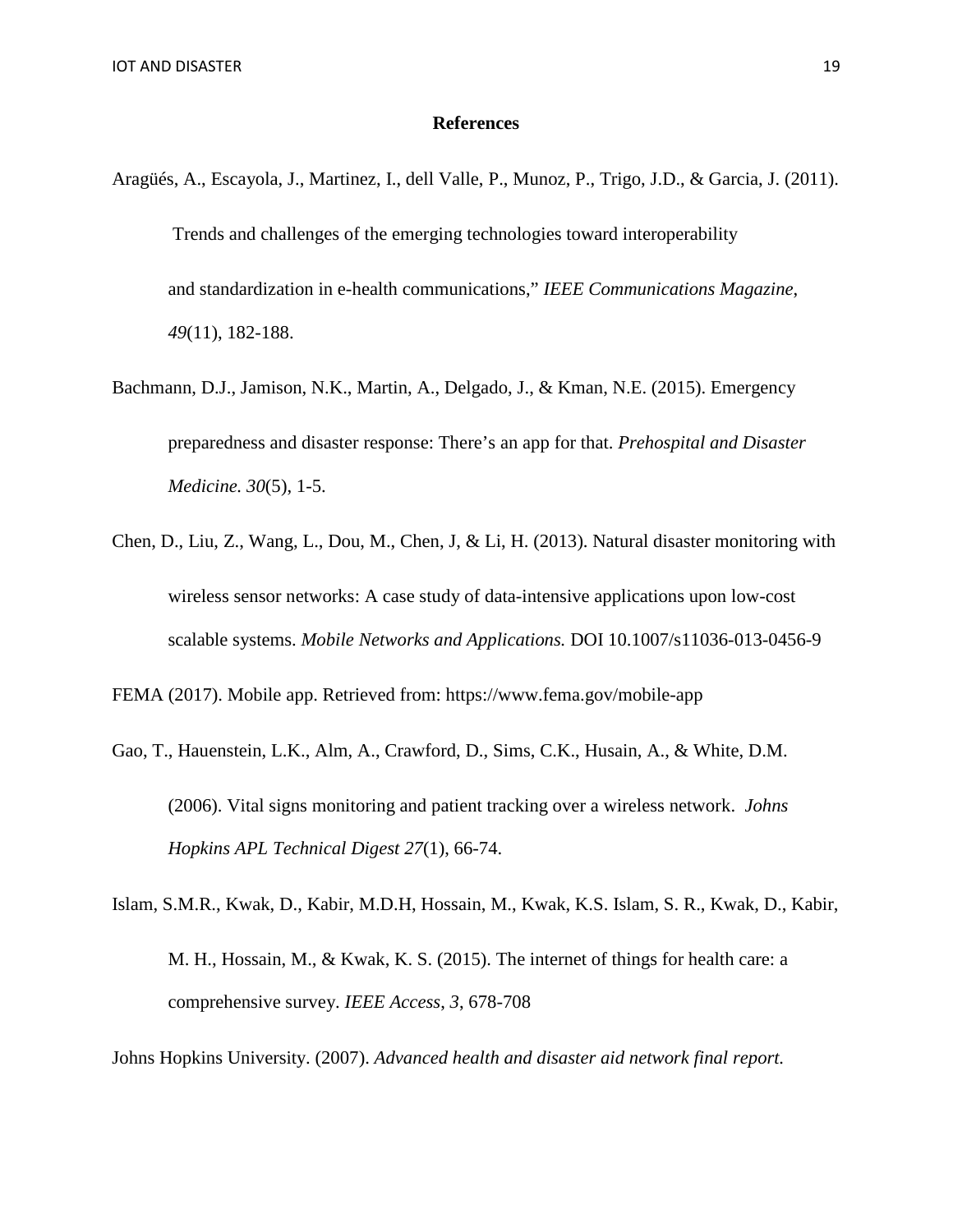Retrieved from: [http://www.jhuapl.edu/AID-N/Pub/AID-](http://www.jhuapl.edu/AID-N/Pub/AID-N_Final_Report_v_0_7__091807.pdf)

[N\\_Final\\_Report\\_v\\_0\\_7\\_\\_091807.pdf](http://www.jhuapl.edu/AID-N/Pub/AID-N_Final_Report_v_0_7__091807.pdf)

Laplante, N. L, Laplante, P.A., & Voas, J.M. (2016). Stakeholder identification and use case representation for Internet-of-Things applications in healthcare. *IEEE Systems Journal*

Laplante, P. A. and N. L. Laplante (2015). A Structured approach for describing healthcare applications for the Internet of Things. *2015 IEEE 2nd World Forum on Internet of Things (WF-IoT)*, 621-625.

- Laplante, P. A., Voas J. M. and N. L. Laplante (2016). Standards for the Internet of Things: A case study in disaster response. *Computer, 49*(5), 87-90.
- Liu, J. Wang, Q., Wan, J., Xiong, J., & Zeng, B. (2013). Towards key issues of disaster aid based on wireless body area networks. *Transactions on Internet and Information Sy*stems, *7* (5), 1014-1035.
- Lorincz, K., et al. "Sensor networks for emergency response: challenges and opportunities." Pervasive Computing, 2004, pp. 16-23.
- Mieronkoski, R., Azimi, I., Rahmani, A. M., Aantaa, R., Terävä, V., Liljeberg, P., & Salanterä, S. (2017). The internet of things for basic nursing care: A scoping review. *International Journal of Nursing Studies, 69,* 78-90. doi: 10.1016/j.ijnurstu.2017.01.009

Voas, J. (2016). Networks of 'things'. *NIST DRAFT Special Publication 800,* 183

Voas, J.M., & Laplante, P.A. (2007). Standards confusion and harmonization, *Computer*, *40*(7),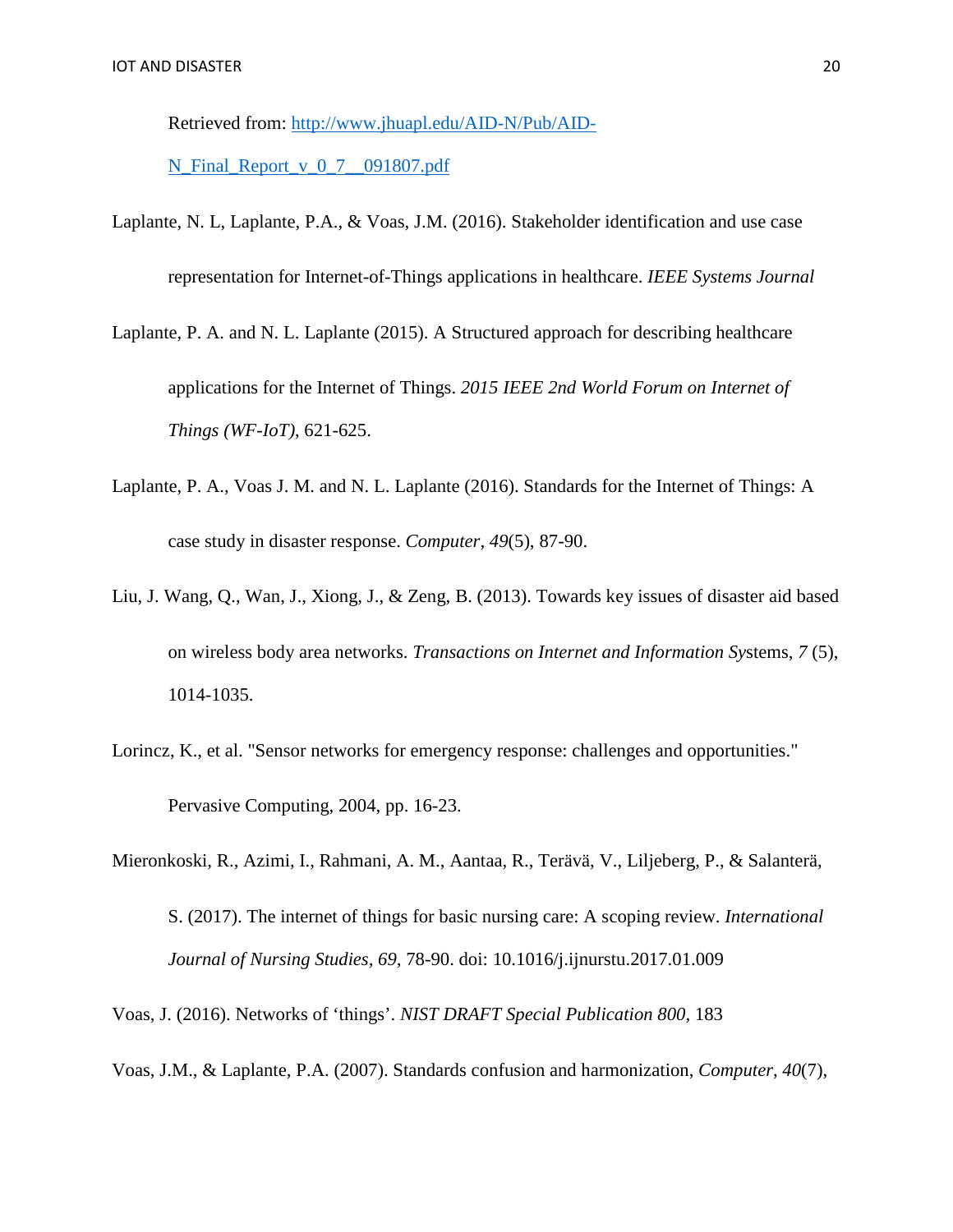94-96

# Yang, L., Yang, S.H., & Plotnick, L. (2013). How the internet of things technology enhances emergency response operations. *Technological Forecasting and Social Change,* 80(9), 1854-1867.